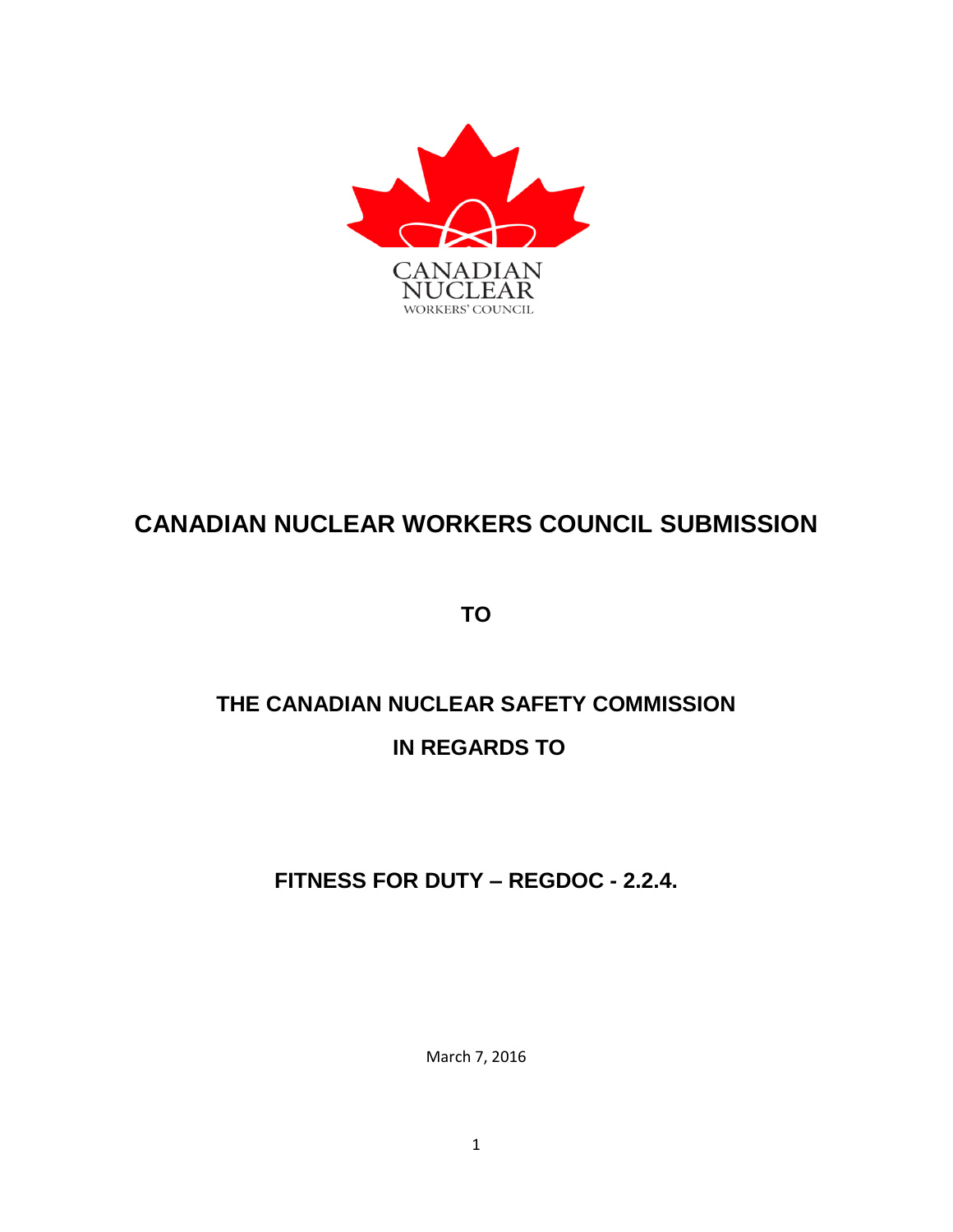The Canadian Nuclear Workers Council (CNWC) is an organization that is comprised of Unions that represent workers in Canada's Nuclear Industry. Appendix 1 attached includes a list of the Unions that are our members.

The CNWC submitted comments on the CNSC discussion paper DIS - !2 – 03 in 2012. Many of the issues we raised at that time are still contained in the current draft regulation.

The CNWC has reviewed the Draft Fitness for Duty Reg Doc 2.2.5. We have discussed the contents of this document with our member unions at the Nuclear Power Plants as well as our member unions in other licensed facilities.

Several of our member unions have also made submissions for this regulation and we are in full support of their views and concerns.

We have serious issues with the following areas of the draft regulation:

#### **3.0 Programmatic Elements Applicable to the Broad Population**

- **3.2 Fitness-for-duty program**
- **3.4 General fitness-for-duty process**
- **3.6 Behavioral observation**
- **3.6.2 Supervisory awareness program**

It is our opinion that most of these measures are already in place in licensed facilities. Most of the programs that employers have in place in this regard have the support of the workplace unions. Unions support these programs and in most cases play a role in administering them.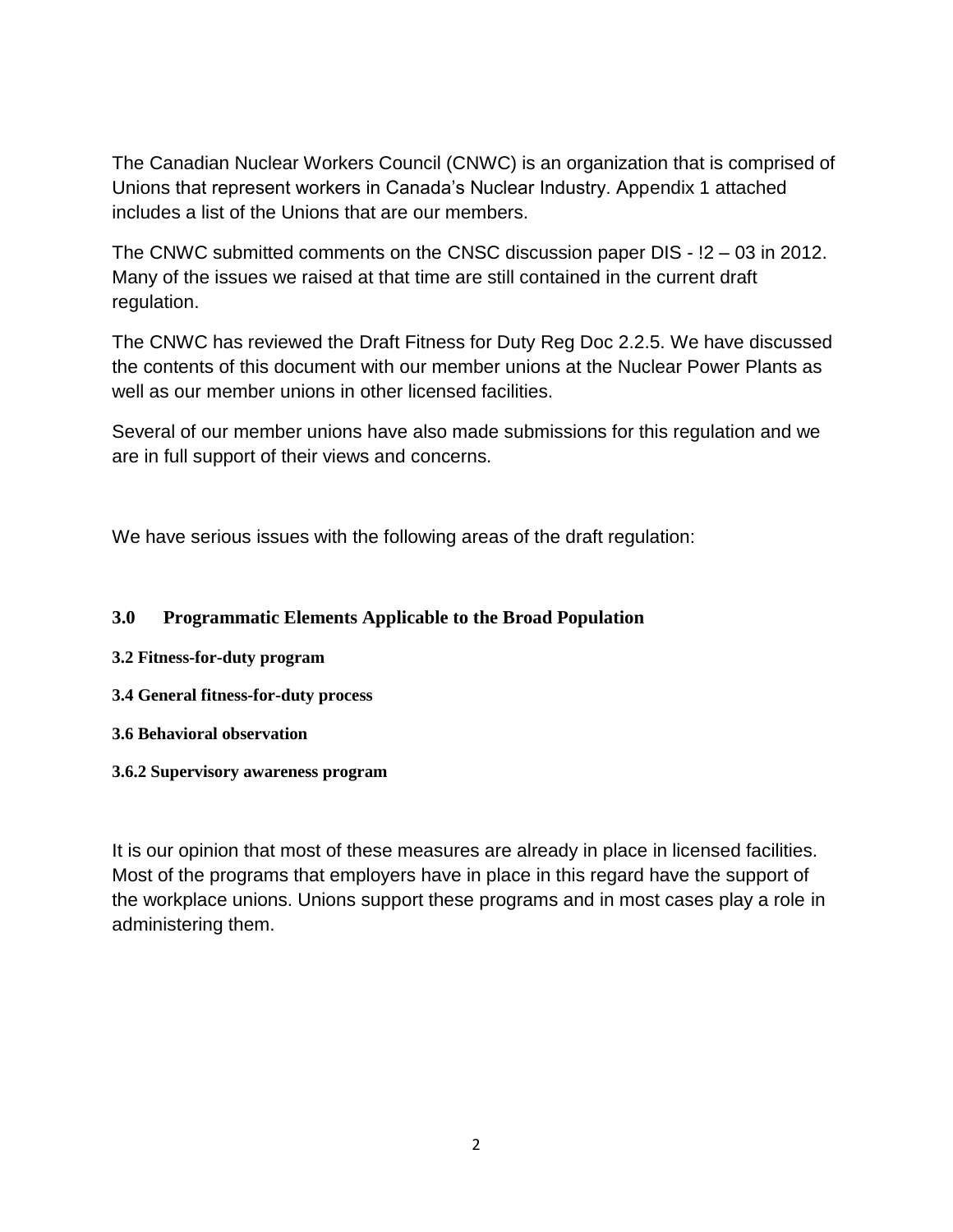#### **4.6.2 For-cause alcohol and drug testing**

**Licensees shall require all workers in safety-sensitive positions to submit to for-cause testing under reasonable grounds and post-incident circumstances.** 

The work place Unions must be consulted in regards to which positions are designated as safety sensitive. Also some consistency must be established between licensees.

**Under reasonable grounds testing, workers in safety-sensitive positions shall be required to submit to for-cause testing when there is reasonable cause to believe, through observed behaviour, physical condition or after receiving credible information, that the individual for for-cause testing shall be independently verified by at least two is unfit to perform his or her duties, due to the adverse effects of alcohol or drug use. The grounds people (one of whom is the supervisor).** 

For "for cause testing" very strong guidelines will be required which must be agreed to by the on - site Unions.

**Under post-incident testing, workers in safety-sensitive positions shall be required to submit to for-cause testing as soon as practical after a significant incident where a human act or omission by the worker may have caused or contributed to the event.** 

In regards to post accident / incident testing where the worker or workers have not met the criteria for "for cause testing". What will this accomplish? Workers will be reluctant to report accidents and or incidents because they know that they will be subject to D&A testing. Why is this? It is not that they are impaired but it is because they do not trust the test. The workers do not want to submit to this invasion of their privacy or the stigma associated with such testing.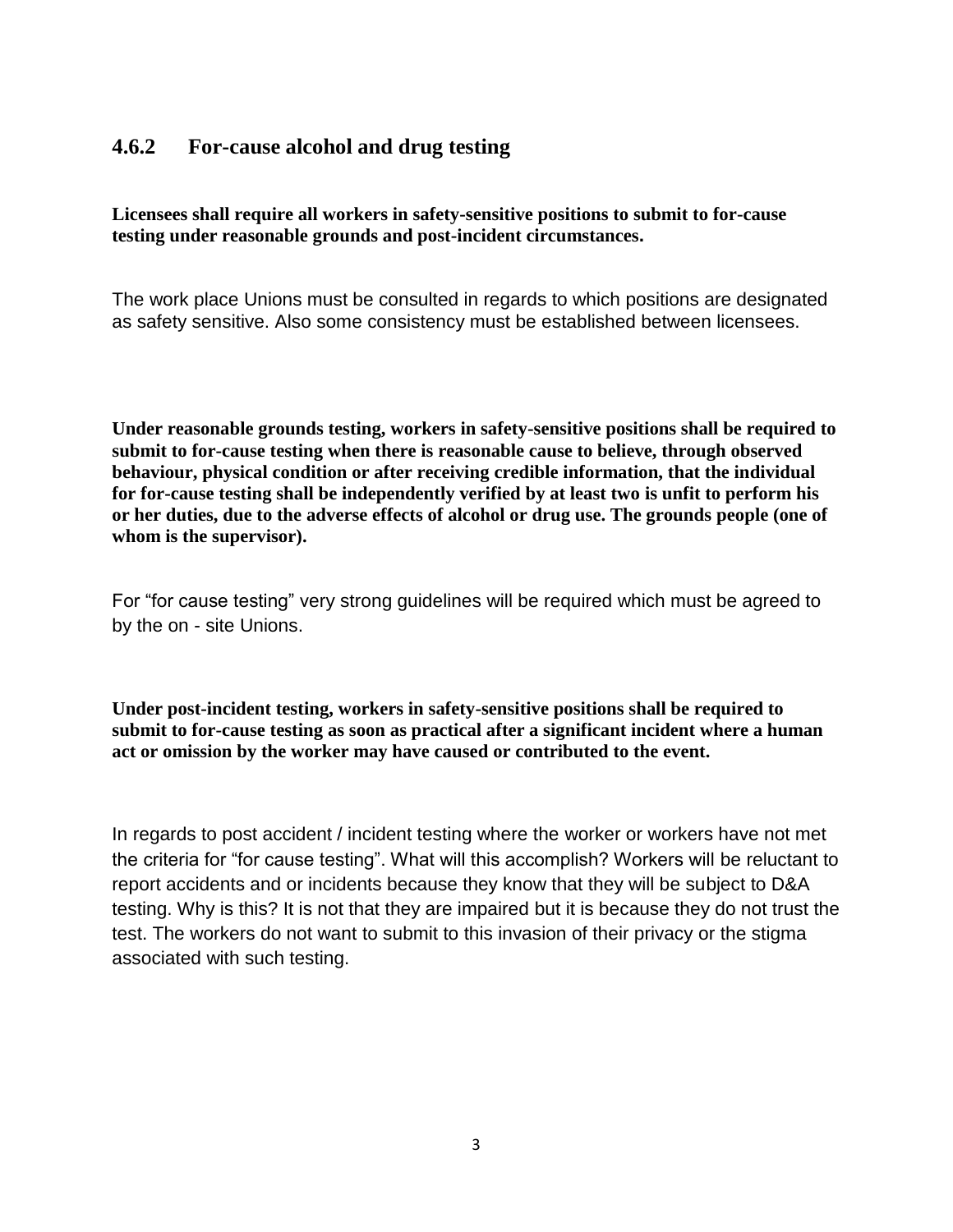#### **4.6.4 Random alcohol and drug testing**

**Licensees shall require all workers holding safety-sensitive positions to submit to random alcohol and drug testing. Licensees' sampling process used to select workers for random testing shall ensure that the number of random tests performed annually is equal to at least 25 percent of the safety-sensitive position population.** 

Random drug testing is not necessary and will result in a deterioration of safety culture.

Random testing is not required as any issues will be handled by peers.

Workers in a nuclear power plant come into contact with many other workers prior to getting to their actual job position. For example, a worker will have contact with colleagues in the parking lot where he/she parks their vehicle. Many workers utilize a car pool program. In some incidences worker arrive at work in company buses. The point here is that any indication of impairment will be detected by co-workers who have received training in this regard. In addition, workers in general have sensitivities to altered behavior of their co-workers and even if not trained will be able to identify impairment.

The next step on the journey to work is the security process where workers are observed by a minimum of three Nuclear Security Officers. These Officers are trained to observe any inappropriate behaviors in this regard.

Finally the next step is a pre job briefing with their supervisor or a face to face during shift turnover. Again, another close contact with a trained worker.

The above presents many barriers. Workers believe that you are your brother's keeper. Workers do not want to have unfit workers on the job. The above process and personal contact is a very good human barrier. If random drug testing were introduced the above barriers, we suggest will be weakened as workers will believe that they do not have to be as vigilant in this area as the random D&A test will look after the issue.

NPPs have been operating in Canada for over 40 years why all of a sudden is this type of program required?

The Supreme Court of Canada has ruled that Random Drug and Alcohol testing is illegal in Canada in Communications, Energy,& Paper Workers Local 30 vs Irving Pulp & Paper Ltd – 2013 – 2 SCA 458.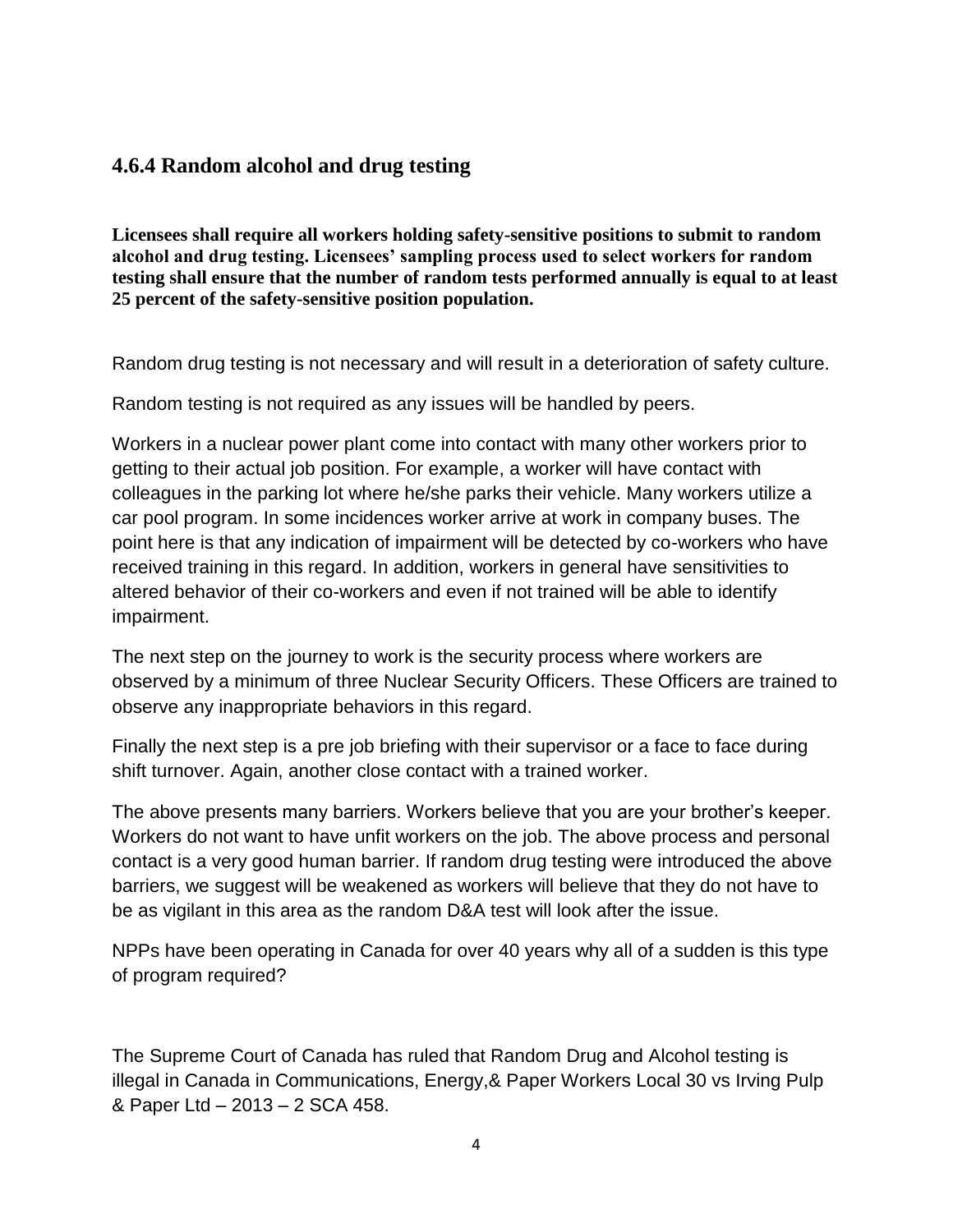We strongly encourage the CNSC to take the issues that we and other Unions have raised into consideration prior to finalizing the Fitness for Duty Regulation 2. 2. 4.

Respectfully submitted

David Shier

President CNWC